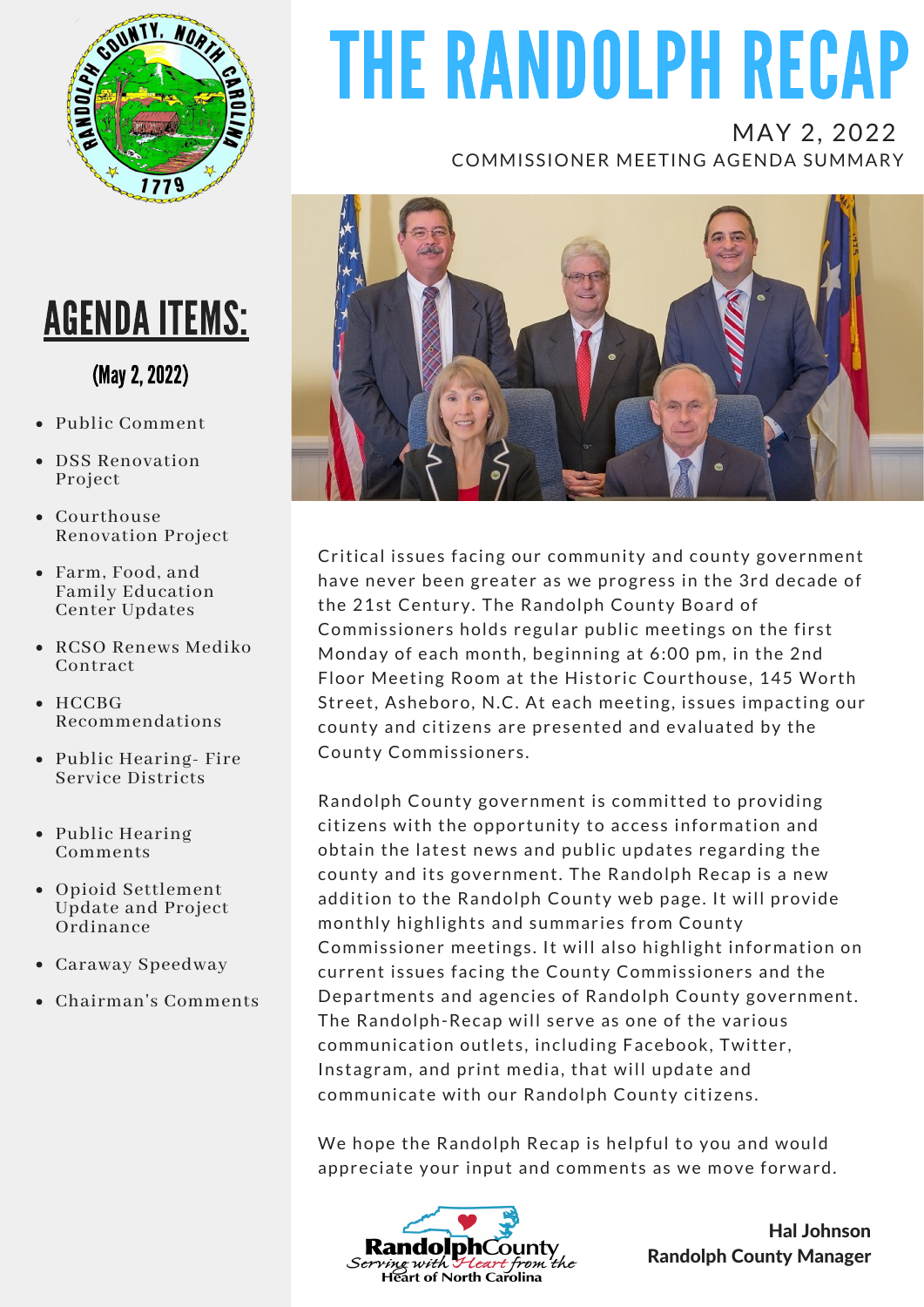

#### **DSS Renovation Project**

Recently, the County advertised bidding of the Northgate Renovation for DSS. Six contractors submitted bids; however, due to rising material and equipment prices, the low bid came in at \$1,599,792, which is \$40,382 higher than the original estimated construction costs.

Fortunately, there is approximately \$44,000 of unused allowance in the Northgate Renovation project that can be applied towards construction costs.

#### S & S Building and

Development came in with the lowest responsible bid, and projects a timeline of ten months to project completion.

Commissioner McDowell said of Randolph County's Department of Social Services "If you have never been to a social services board meeting, I invite you to come. They are inventive, entertaining, and informative. They give really good information about what each department does. They are fabulous."

## THE RANDOLPH RECAP MAY 2, 2022

#### **COMMISSIONER MEETING AGENDA SUMMARY**

#### **Public Comment**

Clyde Foust, President, Randolph County NAACP, asked commissioners to provide clarity on their recent decision to leave the Confederate statue where it is, as it is. "**Why or what is the reason that you would leave that monument in the place that it is, with the information that you have?"** asked Foust.

Jane Ledwell-Gant, a Randolph County citizen, feels the commissioner's recent decision regarding the Confederate monument overlooks particular segments of Randolph County's population. **"Do we not make a difference? Are we the last on your totem pole,"** asked Ledwell-Gant?

Sean Walker, a Randolph County citizen, asked commissioners to investigate the recent handling of a case involving the maltreatment of four dogs by animal services. **"Somewhere the system failed these animals, and we are asking you guys to maybe, investigate where the breakdown happened,"** said Walker.

William Doula, a Randolph County citizen, is concerned about traffic and dangers presented by landfill trucks traveling on Old Cedar Falls Road. **"It is going to be dangerous, there is no road for people to stand on. There is no shoulder and if you run off the road you are in a ditch,"** explained Doula.

Chairman Darrell Frye said that **"he believes the board expressed itself in the vote regarding the statue and the vast majority of the citizens of the county. There are families here in this county on both sides of this issue, and there is a lot of history there that can't be changed."**

Chairman Frye also shared that in regards to the animal maltreatment, the individual in question was charged by the Randolph County Sheriff's office with five felonies earlier in the week.

Chairman Frye also thanked Mr. Doula for his comments.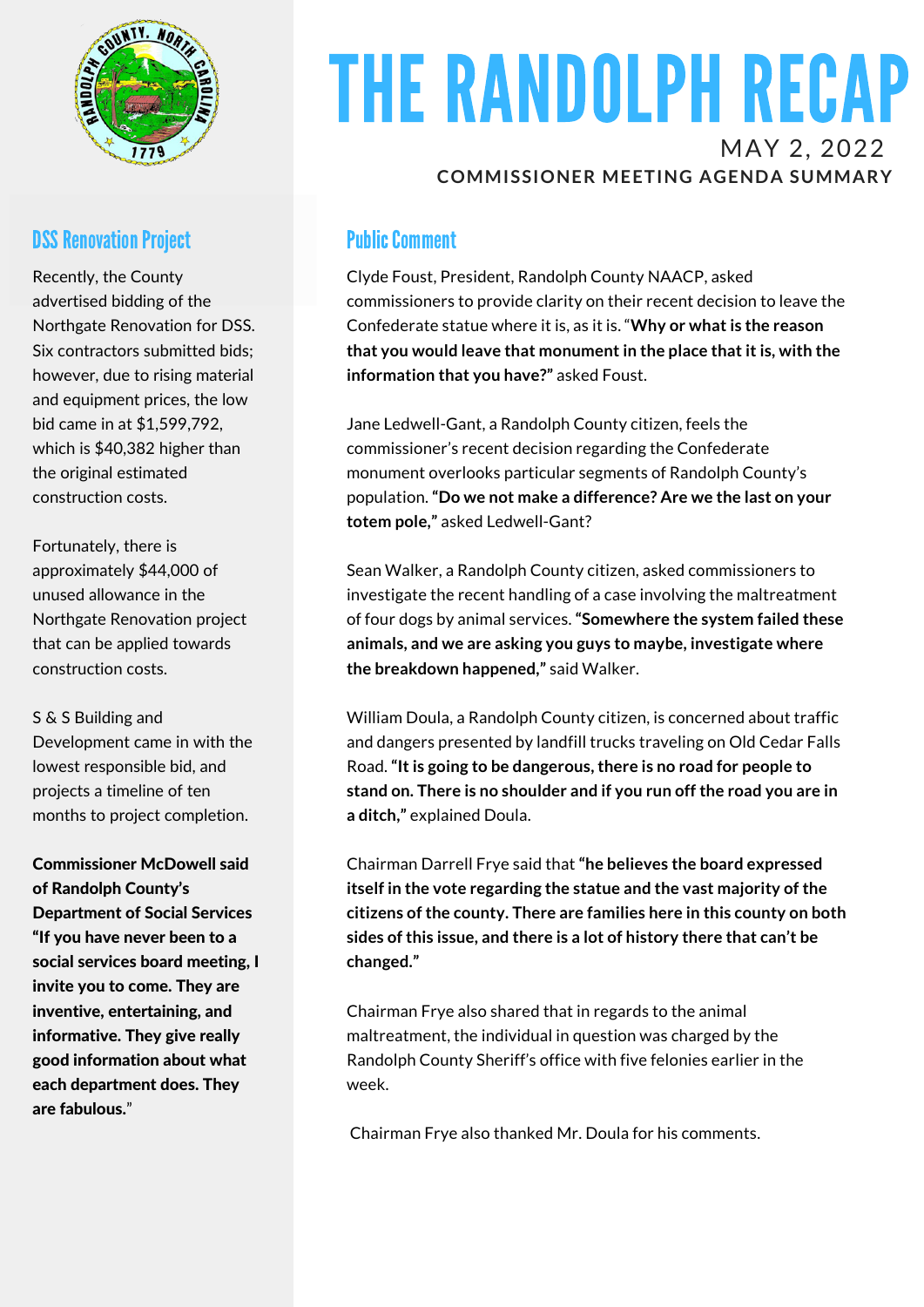

### **Courthouse Renovation Project**

In February 2020, the Randolph County Board of Commissioners authorized the Courthouse Renovation Project. To account for all costs related to the project, a multi-year capital project fund was established, separate from the General Fund.

G.S. 159-13.2 states that "a project ordinance authorizes all appropriations necessary for the completion of the project and neither it, nor any part of it, need be readopted in any subsequent fiscal year."

To date the project has been funded with county reserves dedicated to capital. The General Fund has previously transferred \$2,236,729 to fund the project. However, additional costs will be incurred to complete the front desk area and cover higher than expected furniture cost, so a budget amendment is needed.

*Commissioners voted to approve a budget amendment is needed to update the total project cost by \$26,000.*

## THE RANDOLPH RECAP MAY 2, 2022

COMMISSIONER MEETING AGENDA SUMMARY

### Farm, Food, and Family Education Center

Recently, with funding from the state and allocation of County funds, the Farm, Food, and Family Education Center project has begun to move forward. HH Architecture was previously selected as the designer for this project and has completed an updated programming study for the newly reconfigured project. At the May board meeting, Kristen Hess, Principal Architect, HH Architecture, presented an overview of the programming study and a proposal for design, bidding, and construction administration. (HH Architecture Final Design)

**"As you well know,this is an important developmentfor your county. Itis all about serving agriculture in this county, which is a huge economic driver for you,"** said Hess.

**"I would like to thank the committee that has worked so hard on this. I know Allen McNeil has been a part ofthat, we appreciate the funding that he and Pat Hurley, along with Senator Dave Craven have provided. We are thankful for that, and the good startthat provided us. I feel good aboutthe committee's work. I have to commend Kenneth Sherin, he has done Yeomen's work on this projectfrom the beginning,"** said Commissioner Allen, vice-chair.

**"As far as the budget amendmentthis just moves money that we already had set aside for this project, from the construction to the architecturalto cover the contract as proposed,"** said Will Massie, Assistant County Manager, Finance Officer.

*Commissioners approved the proposal by HH Architecture, the associated budget amendment to the Farm, Food, and Family Education Center Capital Project Ordinance, and the County Manager to sign the contract.*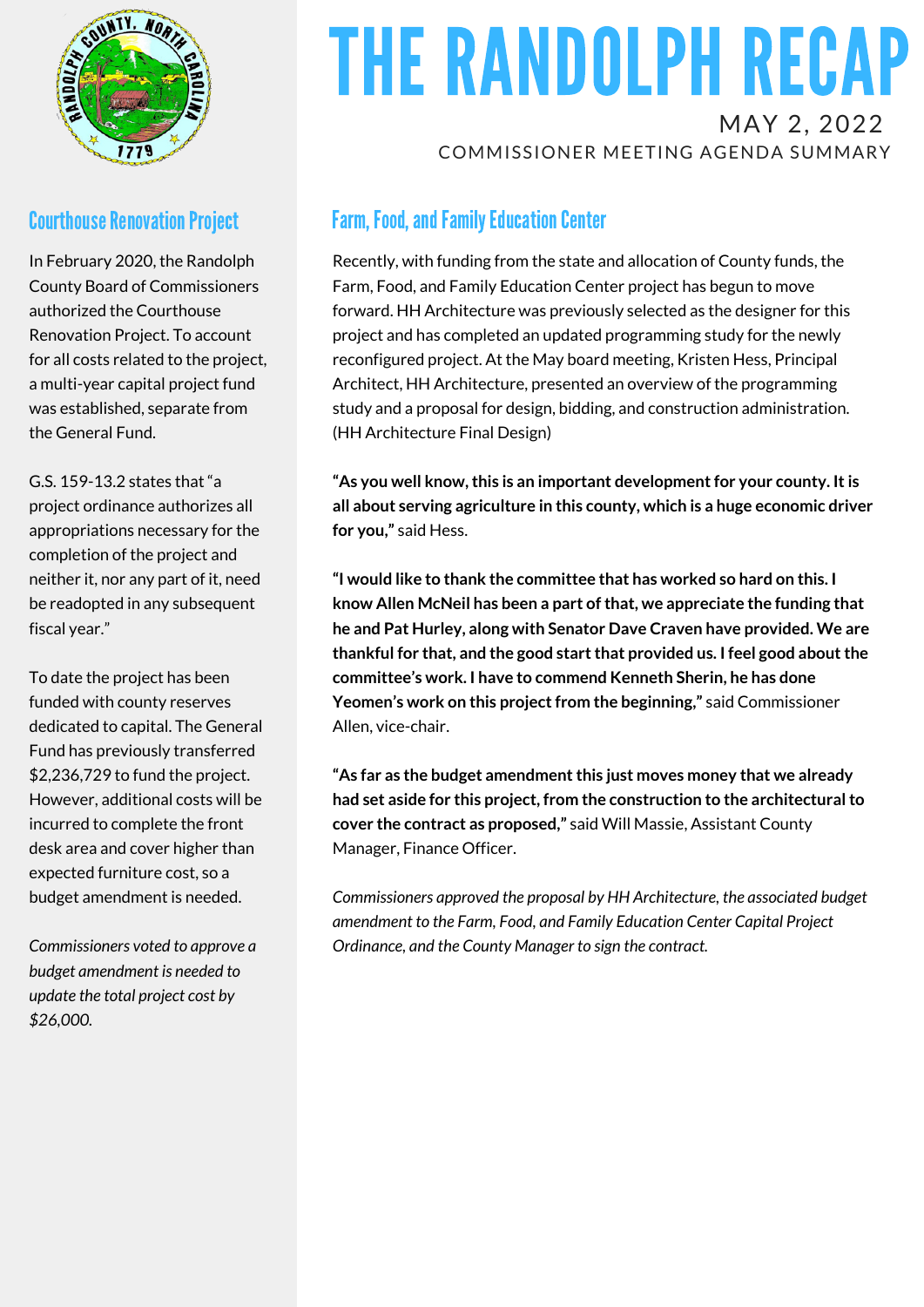

#### **RCSO Renews Mediko Contract**

The Randolph County Sheriff's Office has reviewed its contract with Mediko, Inc., its current inmate medical provider and other potential suiters.

In doing so, it reviewed one new additional proposal from Correctional Healthcare for the 2022-2023 budget year. After comparing and contrasting both providers, the Sheriff's Office chose to renew its contract with Mediko, Inc.

The cost to renew services with Mediko, Inc. is \$791,532.55 for the year, which averages out to \$65,961.04 per month.

*Commissioners approved the renewal of the contract with Mediko, Inc. for the 2022-2023 budget year, and authorized the county manager to sign the contract renewal.*

### THE RANDOLPH RECAP MAY 2, 2022 COMMISSIONER MEETING AGENDA SUMMARY

### **Home and Community Care Block Grant Reccomendations**

The Randolph County Aging Services Planning Committee (ASPC) made recommendations to commissioners for awarding the Home and Community Care Block Grant (HCCBG) funds over a three-year-period from July 1, 2022, and running through June 30, 2025. The ASPC recommended the funds be allocated to two service providers; Regional Consolidated Services (RCS) and the Randolph Senior Adults Association (RSAA).

As of May 2, 2022, the state of North Carolina had not announced the county allocations for the HCCBG grant, so the recommendation of was made based on the current year amount of \$897,253.00. The ASPC recommended a breakdown of \$586,904 to Randolph County Senior Adults Association for category one services, and \$310,349 to Regional Consolidated Services for category two services, equaling \$897,253.00.

Category one services include; adult daycare, congregate nutrition, homedelivered meals, information and options counseling, and transportation. These services will continue to be provided by Randolph County Senior Adults Association. Category two services include; in-home aid levels one, two, and three housing and home improvement. These services will continue to be provided by Regional Consolidated Services.

**"These are pass-through funds,these are allocated by the federal and state. Randolph County does notfund this. This is through the Older Americans Act," shared Mark Hensley, Chair of Randolph County ASPC.**

Commissioners approved a motion to accept the recommendations from ASPC, to approve Randolph Senior Adults Association and Regional Consolidated Service fiscal year 2022-2023 fund allocations, and to approve Randolph Senior Adults Association for the lead agency.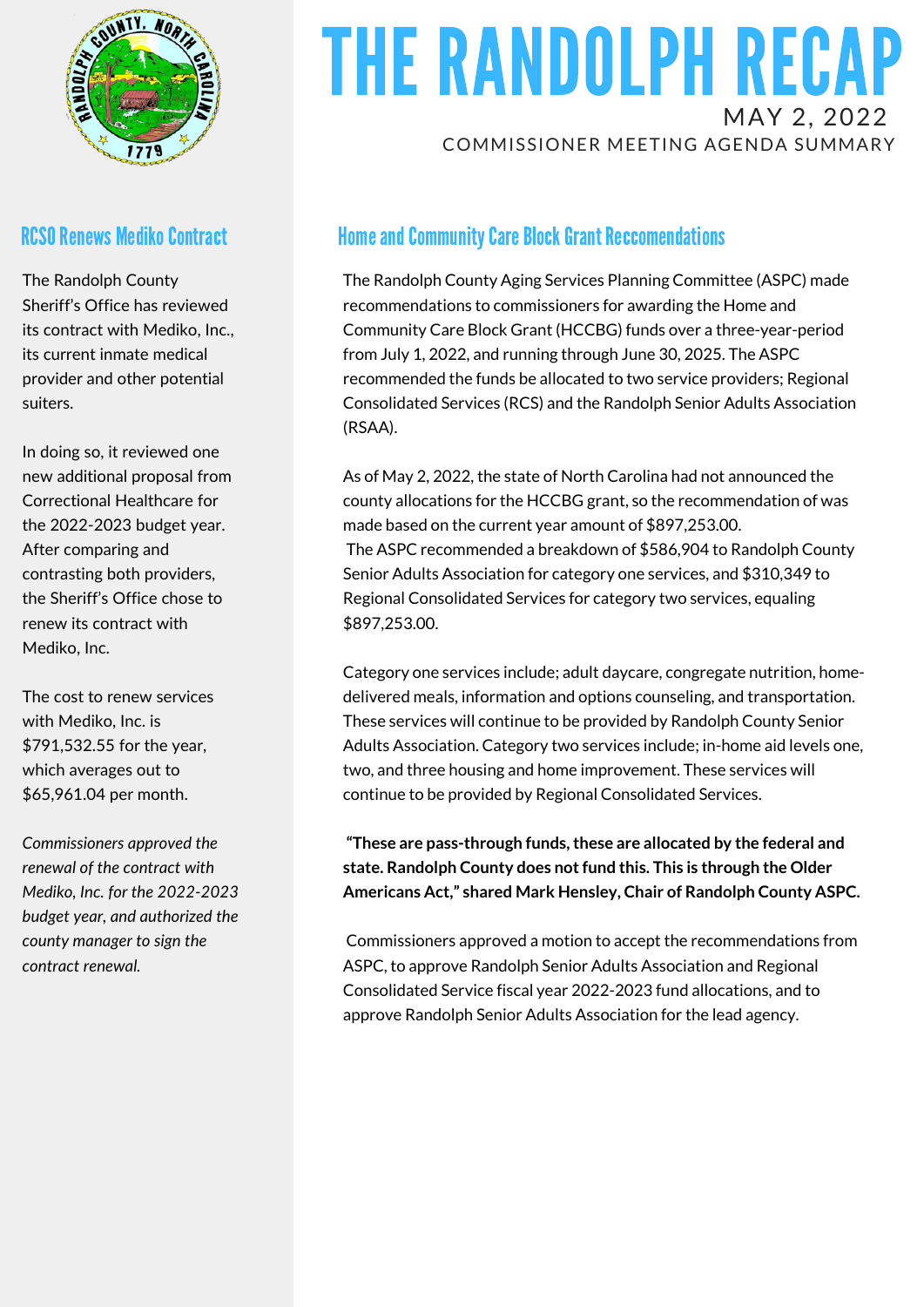

#### **Public Hearing- Fire Tax Districts**

At the May Board Meeting, Commissioners held a public hearing to discuss proposed changes to the structure of Randolph County fire districts. Currently, there is a fifteen-cent cap on the tax rate for some fire districts in Randolph County. This has proven to be insufficient for some county fire departments.

At the April board meeting, commissioners officially considered moving forward with the abolishment of currently capped service districts for fire protection for Climax, Franklinville, Guil-Rand, and Westside to be replaced with districts that do not have the fifteen-cent cap.

The proposed new service districts would contain the same properties as those currently contained in the capped districts for those areas.

Commissioners considered several solutions before passing a resolution to move forward with the abolishment of districts, including requesting a report be prepared for each district and setting public hearings for the May 2 board meeting and the upcoming June 6 board meeting.

At the close of the June meetings, commissioners may act to abolish current districts and replace them with proposed districts if deemed appropriate.

"I would like to reemphasize that this is not a tax increase. This is not a budget hearing tonight. Fire departments have no taxing authority. This board of county commissioners is elected by the citizens of this county to represent you. Any changes in the fire tax can only be made by the Board of County Commissioners," said Chairman Frye.

### THE RANDOLPH RECAP MAY 2, 2022 COMMISSIONER MEETING AGENDA SUMMARY

### **Public Hearing Comments - Fire Tax Districts**

Calvin Riddle, a citizen of Climax, shared concerns with commissioners over rising tax rates due to growth.**"The arbitrary number is what struck me. From fifteen cents caps to suddenly asking for one dollar and fifty cents. That is ten times what the number is now,"** shared Riddle.

Elbert Kanter lives in the Guil-Rand fire district and is a former volunteer firefighter. Mr. Kanter shared concerns with commissioners about firefighters covering other stations outside of their districts and delayed response times. **"It has to stop. We pay taxes like everyone else, and every human life is just as important as others. Butit seems like no one cares,"** said Kenter.

Marlena Shoe, Guil-Rand fire district, believes that the fire station should be manned at all times.**"We have only asked one reasonable thing,thatit stays manned. Or someone with the ability to take a rescue call be available,"** said Shoe.

Daniel Worrell, a citizen of Sophia, shared concerns over the potential increase of fire district tax caps.**"My concern is does this open up a road for there to be higher taxes later down the road?"** asked Worrell.

Craig Frasier, Westside Fire District, shared concerns with Commissioners over the confusing nature of the one dollar and fifty cent tax cap and the timing.**"Clearly,the dollar and a half cap tax is also very confusing to taxpayers. Notjust double line tax on your bill. The factthat we have a dollar and a half cap is totally confusing. My opinion is thatthis falls at a terrible time to address any form of a cap increase, much less a tax increase."**

Linda Nutt, Westside Fire District, shared concerns over tax increases with commissioners.**"The problem I have is that many people in my neighborhood are going on Medicaid,they're retired,they're old. I'm afraid if the taxes go up people will be homeless,"** said Nutt.

**"Ifthere is anything I would suggestfrom whatI have heard here tonight, is that citizens be more in tune with what your fire station,the leaders, and the fire service are doing. Talk to them, find out whattheir needs are and if they are raising taxes and why. Ithink that communication would be huge,"** said Commissioner Haywood.

Sean Walker, Westside fire district, shared concerns over the confusing nature of increasing taxes.**"Ithink the dollar and fifty on the paper has totally confused everybody. This is not a number being raised,this is a number thatis already there,"** said Walker.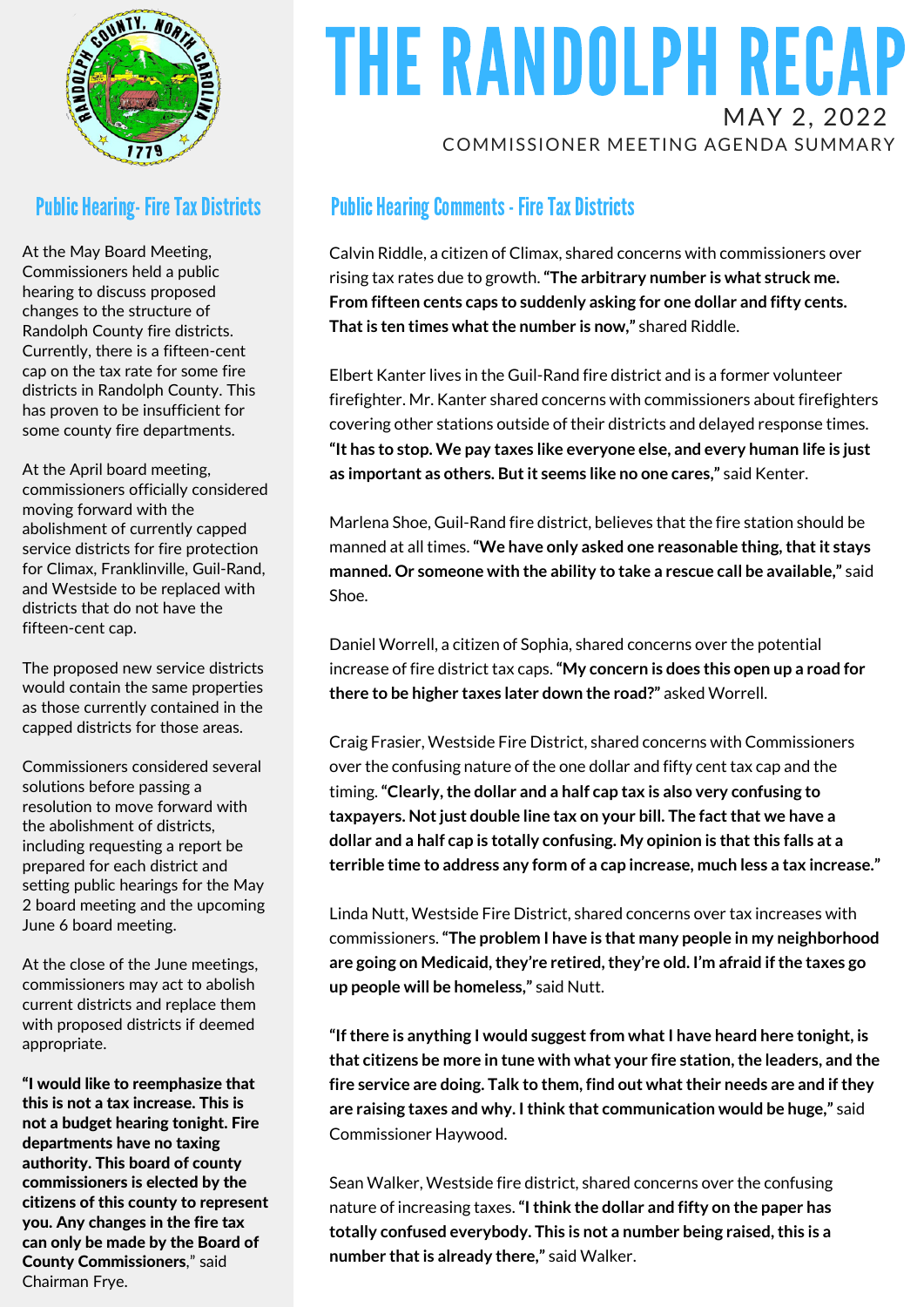

### Opioid Settlement Update and **Project Ordinance**

On January 2, 2018, Randolph County Board of Commissioners received a detailed report from the Public Health Director and Emergency Services Director concerning the opioid epidemic and its growing impacts on Randolph County citizens, public health, law enforcement, and emergency services.

After receiving this report, the Board unanimously approved a Resolution, finding that there existed a serious public health and safety crisis involving opioid abuse, addiction, morbidity, and mortality in Randolph County. This Resolution declared the Opioid Crisis a public nuisance in Randolph County and unanimously approved the engagement of attorneys for litigation against manufacturers and distributors of opioids.

On July 22, 2021, The North Carolina Association of County Commissioners (NCACC) notified counties that a \$26 billion national settlement agreement had been reached with the nation's major pharmaceutical distributors which manufactured and marketed opioids. The agreement resolved the claims of both states and local governments across the country.

### THE RANDOLPH RECAP MAY 2, 2022 SPECIAL MEETING AGENDA SUMMARY

### **Opioid Settlement Update and Project Ordinance Continued...**

The national opioid settlement is expected to bring as much as \$750 million to North Carolina over 18 years. Counties will receive 80% of these funds based on population. Randolph County is expected to receive \$9,824,046, distributed over 18 years. Randolph County's first payment of \$377,436 is expected in late spring 2022, with another payment of \$830,054 expected in late summer 2022. The County will then receive yearly payments until 2038. On August 2, 2021, the Randolph County Board of Commissioners voted to approve a Memorandum of Agreement (MOA) between the State of North Carolina and Local Governments on the use of the funds relating to the settlement of Opioid Litigation. The MOA was both developed and facilitated, by the North Carolina Association of County Commissioners (NCACC).

The N.C. Attorney General's Office and the State Health Department created specific guidelines and procedures for how each county would be able to use its share of the money. Option A, of the Memorandum of Understanding, requires each county receiving Opioid Settlement Funds to hold at least one annual meeting with all municipalities in the county. The purpose of the meeting will be to receive input on proposed uses of the Opioid Settlement Funds and to encourage collaboration between local governments. The meetings will be open to the public.

On August 3, 2021, the board approved an N.C. Memorandum of Agreement (NCMOA) specifying how the settlement funds could be used. Under the terms of the NCMOA, the County has certain responsibilities before the funds can be utilized to address community needs. First, a special revenue fund must be established to account for the distributions. Distributions are expected over the next 18 years, totaling over \$9.8 Million.

The Randolph County Opioid Collaborative will provide ongoing planning. This collaborative has been initiated and coordinated by the Randolph County Public Health Department.

**"This board has never ducked difficultissues,they have dealt with everything straight up. In 2018 Randolph County Commissioners declared the opioid crisis in Randolph County a public nuisance. Our board of commissioners authorized and approved the engagement of attorneys for litigation against manufacturers and distributors of opioids. We were one of the first counties in North Carolina to do that, and I am very proud of our commissioners for taking that action,"** said Hal Johnson, County Manager.

*Commissioners unanimously approved an ordinance to establish the Opioid Settlement, Project Fund.*